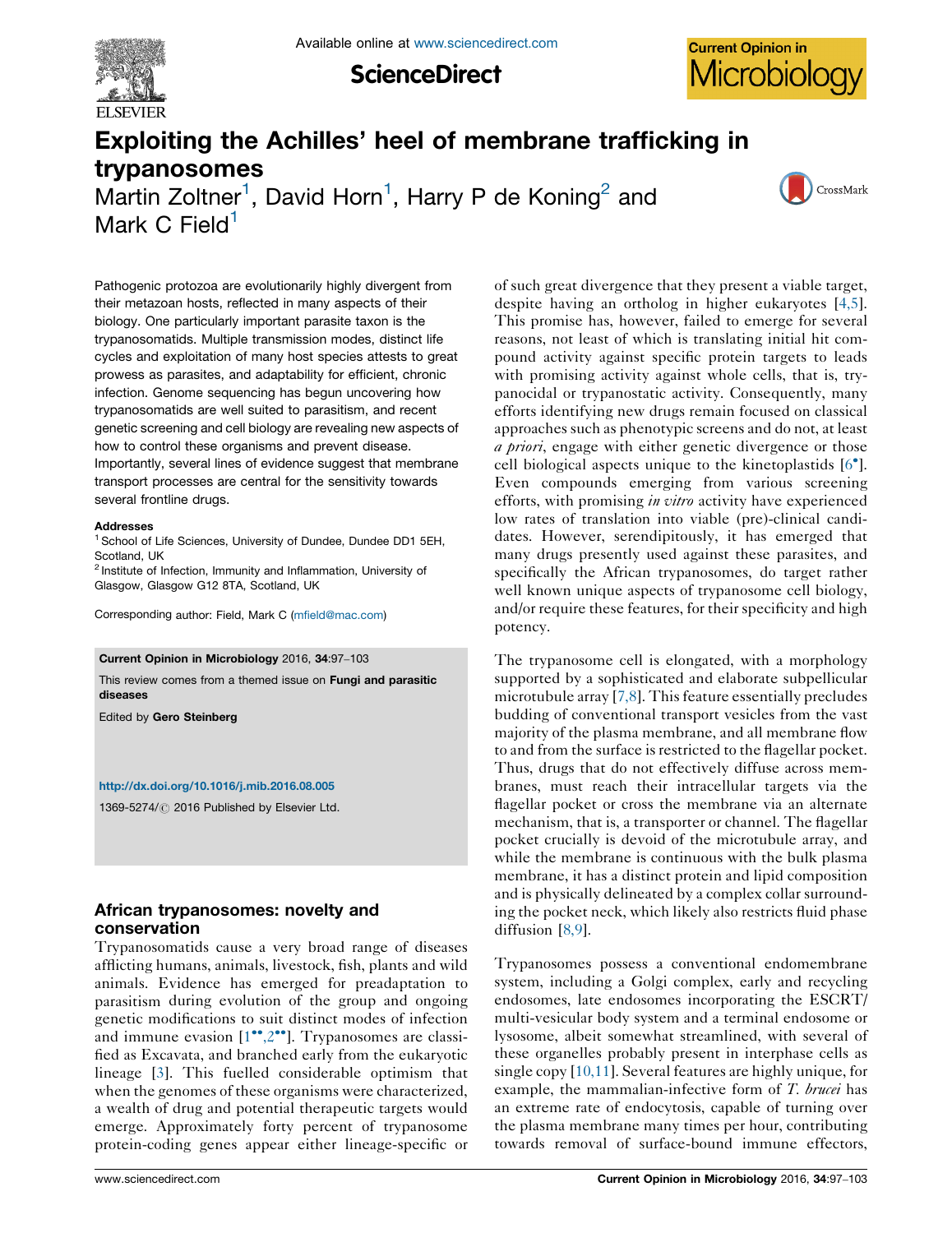aiding immune evasion  $[12^{\circ}]$  $[12^{\circ}]$  $[12^{\circ}]$ . The surface is dominated by the variant surface glycoprotein (VSG), a GPI-anchored homodimer comprising 90% of surface protein. Other surface proteins possess *trans*-membrane domains, but, importantly, are often highly divergent and trypanosome-specific  $[13^{\circ},14]$  $[13^{\circ},14]$  $[13^{\circ},14]$  $[13^{\circ},14]$ .

Trypanosome endocytosis is exclusively clathrindependent, setting it apart from higher eukaryotes where multiple modes of endocytosis operate [[15\]](#page-5-0). Furthermore, the widely conserved heterotetrameric (AP)-2 adaptin complex is absent and is inversely correlated with the presence of VSG and thus antigenic variation, the princi-pal mechanism of immune evasion [[16,12](#page-5-0)°]. Additional clathrin adaptor proteins are present and include both ENTH and ANTH-domain phosphoinositide-binding proteins [\[17](#page-5-0)] and a cohort of trypanosomatid-specific proteins [\[18](#page-5-0)]. Sorting surface trans-membrane proteins requires ubiquitylation, likely performed by divergent ubiquitin ligases, although these remain unidentified [\[19](#page-5-0)<sup>••</sup>]. Whilst these details indicate a distinct endocytic system, the level of conservation with, for example, Saccharomyces cerevisiae, is considerable and the divergence certainly appears less extreme than in Apicomplexan parasites, where entire compartments and pathways have been repurposed [\[20,21](#page-5-0)°].

Membrane transport activity is rather different between life stages and species of parasite, which may in part explain the differential sensitivity to some front-line drugs. Specifically, the bloodstream forms of T. brucei have much greater endocytic transport rates compared with the insect forms, and this correlates with sensitivity to suramin and pentamidine for example, with procyclic cells being much less sensitive to either drug, although other changes to the surface composition are considerable and may also contribute to the differential sensitivity. Although pentamidine is almost exclusively used against T. brucei gambiense, the West African form of the disease, and suramin usually for the East African T. brucei rhodesiense, both subspecies are fully sensitive to either drug. Both drugs are used exclusively to treat early stage (haemolymphatic) trypanosomiasis, because neither drug penetrates sufficiently into the central nervous system; it is not known how trypanosomes adapt after crossing the blood–brain barrier, and whether this might impact drug sensitivity.

In addition to endocytic mechanisms for entry into the cell, trypanosomes also possess a considerable array of surface nucleoside and nucleobase transporters, together with hexose and amino acid permeases, plus a small family of aquaporins [\[22](#page-5-0)]. These systems obviously also present a potential mechanism for accumulation of drugs as well as natural metabolites, whilst themselves also being proteins that are subject to turnover by the endocytic system. By contrast to many surface proteins, the

transporters appear to be more broadly conserved with higher eukaryotes. Significantly, traffic focused at the flagellar pocket, high rates of endocytosis, novel surface protein composition and the presence of conserved transporters all directly contribute towards sensitivity of African trypanosomes to drugs that have been in clinical use since the 1920s.

# A grandfather therapeutic: suramin

Suramin emerged from early synthetic chemistry and development of aniline dyes [[23\]](#page-5-0). The trypanocidal diazo dyes, trypan red and trypan blue, were developed by Bayer in 1916 and led to suramin, still a frontline treatment against some forms of trypanosomiasis [\[24](#page-5-0)]. High molecular weight and negative charge prevent passive membrane diffusion, suggesting specific uptake. A thousand-fold reduced potency against insect stage parasites suggested involvement of endocytosis, as endocytic trafficking is much decreased in this life stage [\[25](#page-5-0)]. However, extensive surface proteome remodelling between life stages also suggests the possibility of bloodstream stage-specific expression of a 'suramin-receptor' [[14](#page-5-0)]. Genome-wide loss-of-function screens identified multi-ple genes that sensitize trypanosomes to suramin [[26](#page-5-0)<sup>•</sup>] [\(Figure](#page-3-0) 2), many of which have roles and/or locations at the endocytic pathway, for example, invariant surface glycoprotein 75 (ISG75), two deubiquitylating enzymes (DUBs) Usp7 and Vdu1, the AP-1 adaptin complex and the lysosomal protein p67 [\[27](#page-5-0)]. An ISG75-dependent pathway is required for lysosomal delivery of suramin while an AP-1-dependent path is likely connected to lysosomal composition and a requirement for transport of p67 and other factors ([Figure](#page-2-0) 1) [[19](#page-5-0)\*\*]. ISG75 stability is regulated by ubiquitylation [\[28](#page-5-0)] and evidence that trypanosome Usp7 and Vdu1 modulate ISG75 turnover is consistent with this model [\[19](#page-5-0)<sup>••</sup>]. Significantly, the suramin-uptake pathway is highly specific and does not involve the closely related invariant surface glycoprotein 65 (ISG65) family.

Together these observations are consistent with a hypothesis that ISG75 is the suramin receptor, but failure to demonstrate binding *in vitro* to recombinant ISG75 (unpublished data, MZ, MCF) suggests that additional factors may be involved. Suramin binds various serum proteins with high affinity, including Low Density Lipoprotein (LDL), and the influence of LDL on suramin uptake has led to a proposed model of an LDL-dependent receptor-mediated pathway for suramin internalization [[29\]](#page-5-0). However, this was overturned by the mutation of trafficking pathway components [\[25](#page-5-0)]. Formal proof of receptor identity and precise mechanisms for suramin uptake remain elusive, but what is clear is the essential role for endocytosis and a protein with an itinerary that includes transport through the endosomal system. Significantly, the lysosomal proteases CatL and CBP1 are also implicated for suramin-sensitivity, and potentially these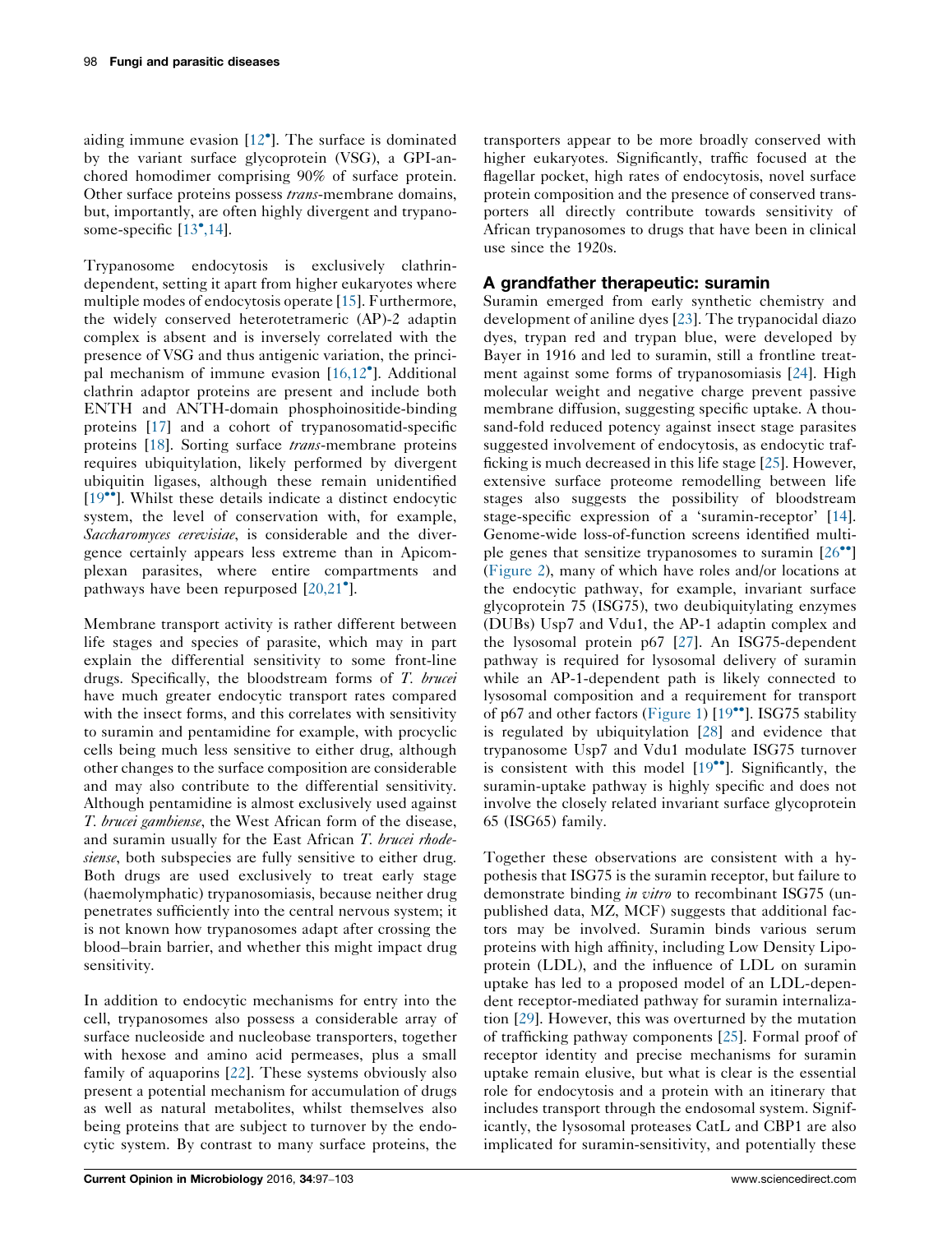

#### <span id="page-2-0"></span>Figure 1

The trypanosome endosomal system. A simplified schematic of the trypanosome endomembrane system is shown, with the flagellar pocket at top left. Teal and orange arrows indicate degradative and recycling trafficking routes, blue putative AP-1-mediated transport from the Golgi complex to the lysosome and gray exocytic/biosynthetic pathways. The predominant locations of ISG75, ISG65, aquaglyceroporins and p67 (the major lysosomal protein) are indicated by icons. Evidence suggests that ISG75 is ubiquitylated at, or close to the surface (magenta) and deubiquitylation by TbUsp7 and/or TbVdu1 is proposed to take place before the sorting step at the early endosome that selects for the recycling or degradative arm of the endocytic system. TbVdu1 is known to associate with structures in this region, whilst TbUsp7 is likely cytosolic. AQP2 localization is restricted to the flagellar pocket, while AQP1 and AQP3 are predominantly on the flagellar membrane and plasma membrane, respectively. AQP2 has been recently described as high-affinity pentamidine receptor and this raises the possibility of endocytotic uptake.

proteases are required for degradation of ISG75 to release suramin into the lysosome [[30\]](#page-5-0). Notably, recent evidence indicates that CatL also degrades human serum trypanolytic factors and that a lysosomal inhibitor of a cysteine peptidase, modulates this protease activity [\[31](#page-5-0)<sup>°</sup>].

Despite these advances the mechanism of suramin toxicity remains elusive. Suramin exhibits considerable polypharmacology and can bind and inhibit a wide variety of distinct protein families (see e.g. [32–[34\]](#page-5-0)). Although suramin inhibits all seven trypanosome glycolytic enzymes plus cytosolic pyruvate kinase (PYK) in the micromolar range [[35\]](#page-5-0), it inhibits bloodstream stage trypanosome proliferation at nanomolar concentrations [\[26](#page-5-0)<sup>••</sup>], making it unlikely that glycolysis represents the primary target. However, endocytosis may accumulate the drug to higher intracellular levels than the external concentration; importantly the highly charged suramin molecule, once internalized, cannot easily escape from the cell. Again, this represents a remarkable impact from

unique aspects of trypanosome cell biology in enabling specific toxicity, and is currently beyond the ability of rational drug design to predict or replicate. However, these features do indicate potential cellular aspects that are exploitable.

## Old and still in the clinic: pentamidine and melarsoprol

Aromatic diamidine drugs including pentamidine, and organic arsenicals like melarsoprol, are highly cytotoxic to most cells they enter. Therefore toxicity is predominantly determined by uptake across the plasma membrane, and selectivity rests on the expression of efficient cell-surface transporters by the parasite. Conversely, mutations in such transporters diminishing transport rates or loss of substrate recognition can lead to drug resistance [[36](#page-5-0)]. Pentamidine and melarsoprol, despite very different structures, exhibit cross-resistance in Trypanosoma brucei [[37](#page-5-0)]. Since pentamidine and melarsoprol have distinct cellular targets, cross resistance may reside within the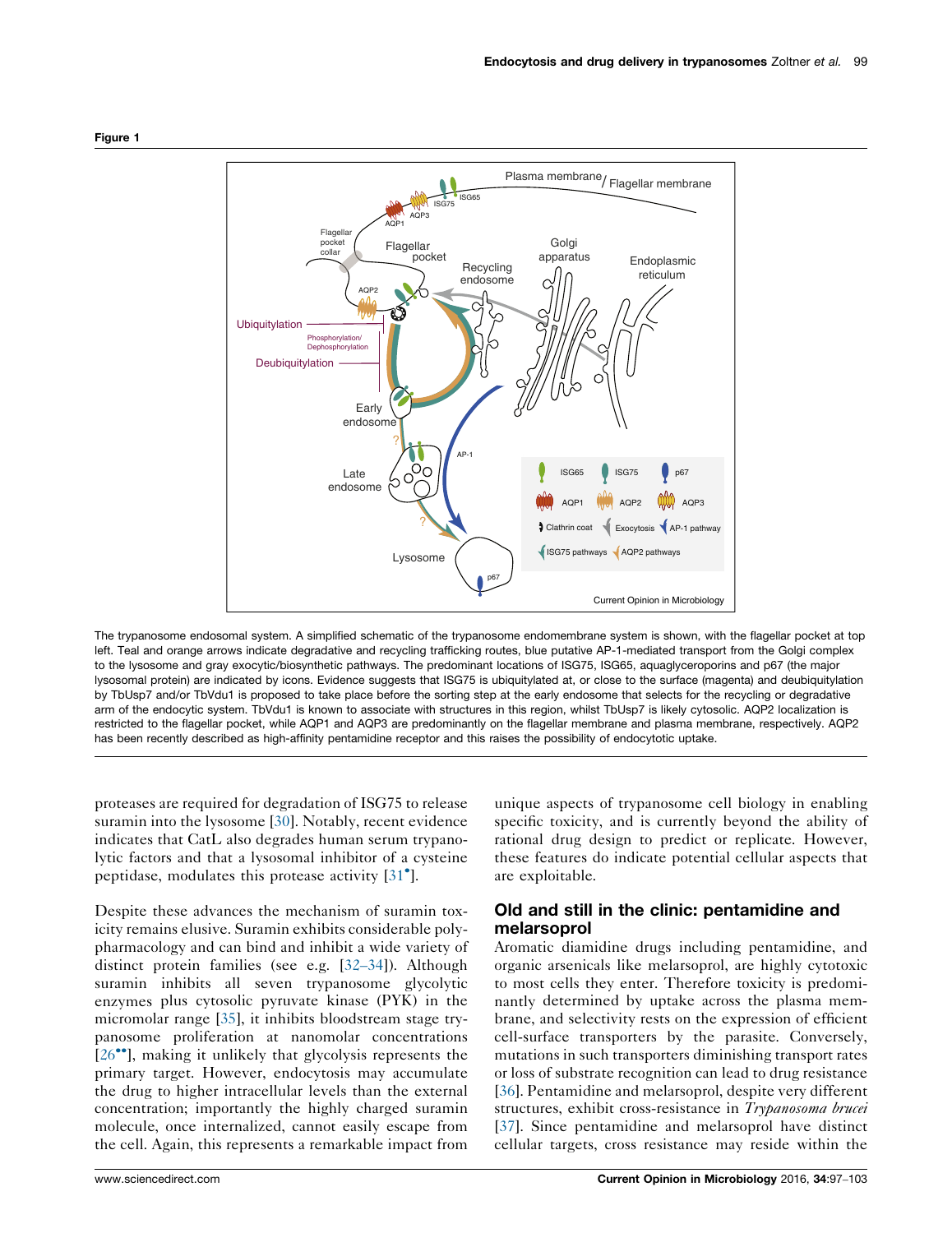<span id="page-3-0"></span>uptake mechanism. An unusual aminopurine transporter, TbAT1/P2, a member of the highly conserved Equilibrative Nucleoside Transporter family, facilitates uptake of both [\[37](#page-5-0)]. Deletion or mutation of the TbAT1/P2 gene reduces the sensitivity of T. brucei to diamidines, particularly diminazene, and melaminophenyl arsenicals [\[38](#page-5-0)– [42\]](#page-5-0).

Significantly, loss of TbAT1/P2 alone does not recreate the high levels of melarsoprol-pentamidine cross-resistance (MPXR) observed [\[39,43\]](#page-5-0). T. brucei expresses additional transport systems for pentamidine and a genome wide RNAi screen identified the TbAQP2/AQP3 locus as the genetic determinant for MPXR [[26](#page-5-0)\*[,44](#page-5-0)\*]. Further analyses revealed that aquaglyceroporin 2 (AQP2) deter-mines MPXR [[44](#page-6-0)°[,45](#page-6-0)°]. Further, re-introduction of a wild-type TbAQP2 allele in even the most resistant strains fully restores drug sensitivity  $[45^{\bullet}, 46^{\bullet \bullet}, 47^{\bullet}, 41]$  $[45^{\bullet}, 46^{\bullet \bullet}, 47^{\bullet}, 41]$  $[45^{\bullet}, 46^{\bullet \bullet}, 47^{\bullet}, 41]$ . Indeed, expressing TbAQP2 in Leishmania mexicana promastigotes profoundly increases their sensitivity to both pentami-dine and melarsoprol [[45](#page-6-0)<sup>°</sup>].

However, the translocation mechanism of TbAQP2 is less obvious as aquaglyceroporins are not known to allow passage of molecules of high molecular weight like melarsoprol or pentamidine. TbAQP2 does have a unique

selectivity filter; several large, aromatic amino acids that normally restrict the pore are replaced by smaller side chain residues, and a key arginine is replaced with leucine [\[44](#page-6-0)<sup>°</sup>]. These changes are expected to enlarge the pore size and thus allow passage of cations, including the highly flexible pentamidine molecule [\[36](#page-5-0)]. However, an alternative model, in which AQP2 binds pentamidine and mediates internalization via receptor-mediated endocy-tosis, was recently proposed [\[48](#page-6-0)<sup>••</sup>]. This is an attractive alternative, marrying the implausibility of large-molecule transport by TbAQP2, an unusually high affinity for pentamidine, the high endocytosis of bloodstream trypanosomes [\[12](#page-5-0)- ] and localization of TbAQP2 to the flagellar pocket [[44](#page-6-0)<sup>\*</sup>]. The flagellar pocket localization is consistent with uptake by endocytosis ([Figure](#page-2-0) 1). Thus, uptake of both suramin and pentamidine, and potentially even melarsoprol, may depend upon their affinities for surface receptors, with subsequent membrane trafficking (Figure 2).

The genes identified through genome-wide screens [\[26](#page-5-0)<sup>••</sup>] for pentamidine/melarsoprol and suramin sensitivity do feature a significant overlap but this does not implicate common endocytic components. However, additional evidence from these screens is consistent with involvement of trafficking factors downstream of AQP2

### Figure 2



Mode of action of trypanocidal drugs. Summary of biochemical pathways linked to drug action for suramin, pentamidine and melarsoprol. Proteins sensitizing to the respective drug, as identified in a genome-wide loss-of-function screen [[26](#page-5-0)<sup>\*</sup>] are drawn in red. (Pi: inorganic phosphate, Ub: ubiquitin).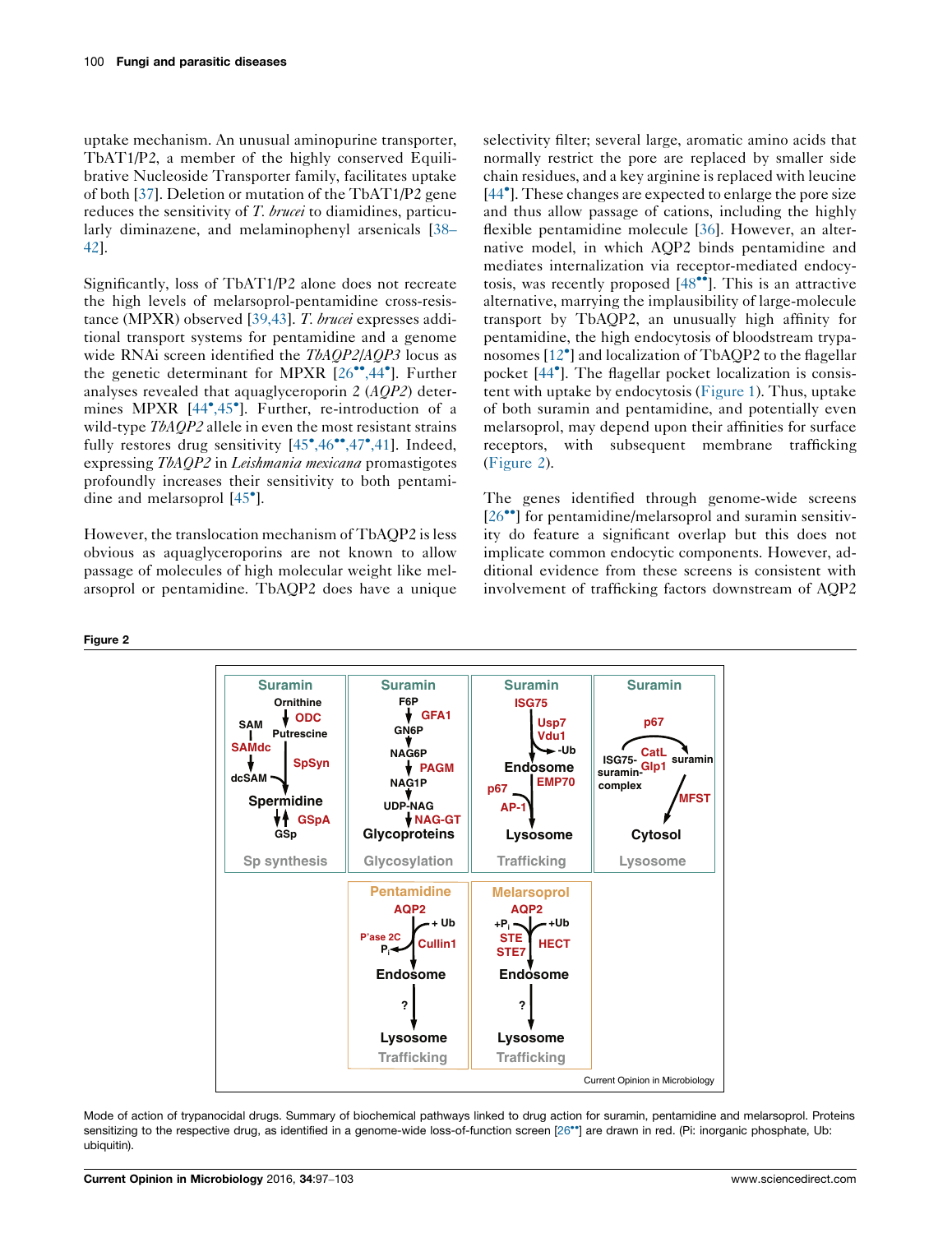<span id="page-4-0"></span>[\[26](#page-5-0)<sup>••</sup>]. Indeed, for both pentamidine and melarsoprol, the screens identified proteins likely involved in phosphorylation (Phosphatase 2C) and ubiquitylation (Cullin1) [\(Figure](#page-3-0) 2), post-translational modifications implicated in regulating endocytosis of mammalian AQP [\[49](#page-6-0)]. This is reminiscent of the DUBs that sensitize trypanosomes to suramin and regulate ISG75 [[19](#page-5-0)\*\*]. However, if these proteins are involved in the promotion of AQP2 internalization and turnover, knockdown could change pentamidine sensitivity regardless of whether the drug binds the

channel or translocates through it. Finally, the endocytosis model does not explain all previous observations on pentamidine uptake in T. brucei, such as a 10-fold higher rate of high-affinity pentamidine uptake in procyclic forms than in bloodstream forms [[50](#page-6-0)] despite TbAQP2 distribution across the entire procyclic cell surface [\[44](#page-6-0)<sup>°</sup>], or the high uptake rate when TbAQP2 is expressed in Leishmania promastigotes [\[45](#page-6-0)<sup>°</sup>]. Both procyclic and promastigotes have much lower endocytosis than the bloodstream T. brucei [[25,51\]](#page-5-0), and further study is essential to settle the mechanism of TbAQP2-mediated drug transport.

## **Perspectives**

Serendipity will always be an important component of discovery, and drug uptake is a good exemplar. Recognising the specific binding properties of aniline dyes to fabrics in the early years of synthetic chemistry was rightly interpreted as representing specificity, and ultimately evolved into Ehrlich's concept of the 'magic bullet' that kills a pathogen but not the host. Ehrlich also reported on the activities of trypan blue and trypan red, two trypanocidal compounds leading to the development of suramin. The unique features of the flagellar pocket and high endocytic rate have long been considered as potential routes to therapy and demonstrations that innate immune mechanisms also rely on endocytic trafficking has strengthened this [\[52\]](#page-6-0). Many experimental interventions compromising endocytic trafficking lead to the rapid death of African trypanosomes [[53\]](#page-6-0), and it is rather a curious realisation that the properties of this system were being exploited by highly effective therapeutic agents developed almost a century ago. There is much scope for exploiting these drug uptake mechanisms to deliver new drugs, especially given the surprising variety of compounds that they internalize. Notably, drug-loaded nanoparticles, coated with a nanobody specifically targeting the trypanosome surface, can be used to bypass the usual delivery route altogether and deliver drugs via endocytosis [[47](#page-6-0)<sup>°</sup>]. Indeed, this approach actually increases the efficacy of pentamidine, and a similar approach is likely to be effective for delivering other drugs. Harnessing these features represents attractive and tractable opportunities, as does direct screening for inhibitors of the novel components that control trafficking and surface protein transport. Finally, there are at least two components required for trypanocidal activity, entry and

activity against a target; rather unexpectedly it is emerging that it is the former that may be more crucial for specificity, at least for current drugs.

# Acknowledgements

Work in the authors' laboratories on aspects of drug mode of action and cell biology are supported by the Medical Research Council (MR/K008749/1 to MCF, MR/K000500/1 to DH, 84733 to HPdK, and MR/L018853/1 to MCF and DH) and Wellcome Trust (105021/Z/14/Z to MCF and DH and 100320/ Z/12/Z to DH).

## References and recommended reading

Papers of particular interest, published within the period of review, have been highlighted as:

- of special interest
- •• of outstanding interest
- 1. -Jackson AP, Otto TD, Aslett M, [Armstrong](http://refhub.elsevier.com/S1369-5274(16)30122-9/sbref0005) SD, Bringaud F,
- -[Schlacht](http://refhub.elsevier.com/S1369-5274(16)30122-9/sbref0005) A, Hartley C, Sanders M, Wastling JM, Dacks JB et al.: Kinetoplastid [phylogenomics](http://refhub.elsevier.com/S1369-5274(16)30122-9/sbref0005) reveals the evolutionary [innovations](http://refhub.elsevier.com/S1369-5274(16)30122-9/sbref0005) associated with the origins of parasitism. Curr Biol 2016, 26[:161-172.](http://refhub.elsevier.com/S1369-5274(16)30122-9/sbref0005)

Sequencing and annotation of a basal trypanosomatid genome. Comparisons between the B. saltans genome and other kinetoplastids uncovers several possible adaptive processes that facilitate the acquisition of parasitism.

- 2. Manna PT, Kelly S, Field MC: Adaptin evolution in [kinetoplastids](http://refhub.elsevier.com/S1369-5274(16)30122-9/sbref0010) and emergence of the variant surface [glycoprotein](http://refhub.elsevier.com/S1369-5274(16)30122-9/sbref0010) coat in
- $\bullet\bullet$ African [trypanosomatids](http://refhub.elsevier.com/S1369-5274(16)30122-9/sbref0010). Mol Phylogenet Evol 2013, 67:123-128. Comparative genomics that reveals specific changes to the endocytic

apparatus that are correlated with the evolution of antigenic variation and suggests that features of the trafficking apparatus are potentially involved in the origins of the specific immune evasion mechanisms and hence drug sensitivity for African trypanosomes.

- 3. Adl SM, [Simpson](http://refhub.elsevier.com/S1369-5274(16)30122-9/sbref0015) AG, Lane CE, Lukeš J, Bass D, Bowser SS, Brown MW, Burki F, [Dunthorn](http://refhub.elsevier.com/S1369-5274(16)30122-9/sbref0015) M, Hampl V et al.: The revised [classification](http://refhub.elsevier.com/S1369-5274(16)30122-9/sbref0015) of eukaryotes. J Eukaryot Microbiol 2012, 59[:429-493.](http://refhub.elsevier.com/S1369-5274(16)30122-9/sbref0015)
- 4. Berriman M, Ghedin E, [Hertz-Fowler](http://refhub.elsevier.com/S1369-5274(16)30122-9/sbref0020) C, Blandin G, Renauld H, [Bartholomeu](http://refhub.elsevier.com/S1369-5274(16)30122-9/sbref0020) DC, Lennard NJ, Caler E, Hamlin NE, Haas B et al.: The genome of the African trypanosome [Trypanosoma](http://refhub.elsevier.com/S1369-5274(16)30122-9/sbref0020) brucei. Science 2005, 309[:416-422.](http://refhub.elsevier.com/S1369-5274(16)30122-9/sbref0020)
- 5. Jackson AP, Goyard S, Xia D, Foth BJ, Sanders M, [Wastling](http://refhub.elsevier.com/S1369-5274(16)30122-9/sbref0025) JM, Minoprio P, Berriman M: Global gene [expression](http://refhub.elsevier.com/S1369-5274(16)30122-9/sbref0025) profiling through the complete life cycle of [Trypanosoma](http://refhub.elsevier.com/S1369-5274(16)30122-9/sbref0025) vivax. PLoS Negl Trop Dis 2015, 9[:e0003975.](http://refhub.elsevier.com/S1369-5274(16)30122-9/sbref0025)
- 6. -Peña I, Pilar Manzano M, Cantizani J, Kessler A, [Alonso-Padilla](http://refhub.elsevier.com/S1369-5274(16)30122-9/sbref0030) J, Bardera AI, Alvarez E, [Colmenarejo](http://refhub.elsevier.com/S1369-5274(16)30122-9/sbref0030) G, Cotillo I, Roquero I et al.: New compound sets identified from high [throughput](http://refhub.elsevier.com/S1369-5274(16)30122-9/sbref0030) phenotypic screening against three [kinetoplastid](http://refhub.elsevier.com/S1369-5274(16)30122-9/sbref0030) parasites: an open [resource](http://refhub.elsevier.com/S1369-5274(16)30122-9/sbref0030). Sci Rep 2015, 5:8771.

Open resource emerging as the result of screening of hundreds of thousands of compounds against trypanosomatids.

- 7. Field MC, Carrington M: The [trypanosome](http://refhub.elsevier.com/S1369-5274(16)30122-9/sbref0035) flagellar pocket. Nat Rev Microbiol 2009, 7[:775-786.](http://refhub.elsevier.com/S1369-5274(16)30122-9/sbref0035)
- 8. [Lacomble](http://refhub.elsevier.com/S1369-5274(16)30122-9/sbref0040) S, Vaughan S, Gadelha C, Morphew MK, Shaw MK, McIntosh JR, Gull K: [Three-dimensional](http://refhub.elsevier.com/S1369-5274(16)30122-9/sbref0040) cellular architecture of the flagellar pocket and associated [cytoskeleton](http://refhub.elsevier.com/S1369-5274(16)30122-9/sbref0040) in [trypanosomes](http://refhub.elsevier.com/S1369-5274(16)30122-9/sbref0040) revealed by electron microscope tomography. J Cell Sci 2009, 122[:1081-1090.](http://refhub.elsevier.com/S1369-5274(16)30122-9/sbref0040)
- 9. Gadelha C, Rothery S, [Morphew](http://refhub.elsevier.com/S1369-5274(16)30122-9/sbref0045) M, McIntosh JR, Severs NJ, Gull K: Membrane domains and flagellar pocket [boundaries](http://refhub.elsevier.com/S1369-5274(16)30122-9/sbref0045) are influenced by the cytoskeleton in African [trypanosomes](http://refhub.elsevier.com/S1369-5274(16)30122-9/sbref0045). Proc Natl Acad Sci U S A 2009, 106[:17425-17430.](http://refhub.elsevier.com/S1369-5274(16)30122-9/sbref0045)
- 10. Leung KF, Dacks JB, Field MC: Evolution of the [multivesicular](http://refhub.elsevier.com/S1369-5274(16)30122-9/sbref0050) body ESCRT [machinery;](http://refhub.elsevier.com/S1369-5274(16)30122-9/sbref0050) retention across the eukaryotic lineage. Traffic 2008, 9[:1698-1716.](http://refhub.elsevier.com/S1369-5274(16)30122-9/sbref0050)
- 11. Silverman JS, Muratore KA, Bangs JD: [Characterization](http://refhub.elsevier.com/S1369-5274(16)30122-9/sbref0055) of the late endosomal ESCRT machinery in [Trypanosoma](http://refhub.elsevier.com/S1369-5274(16)30122-9/sbref0055) brucei. Traffic 2013, 14[:1078-1090.](http://refhub.elsevier.com/S1369-5274(16)30122-9/sbref0055)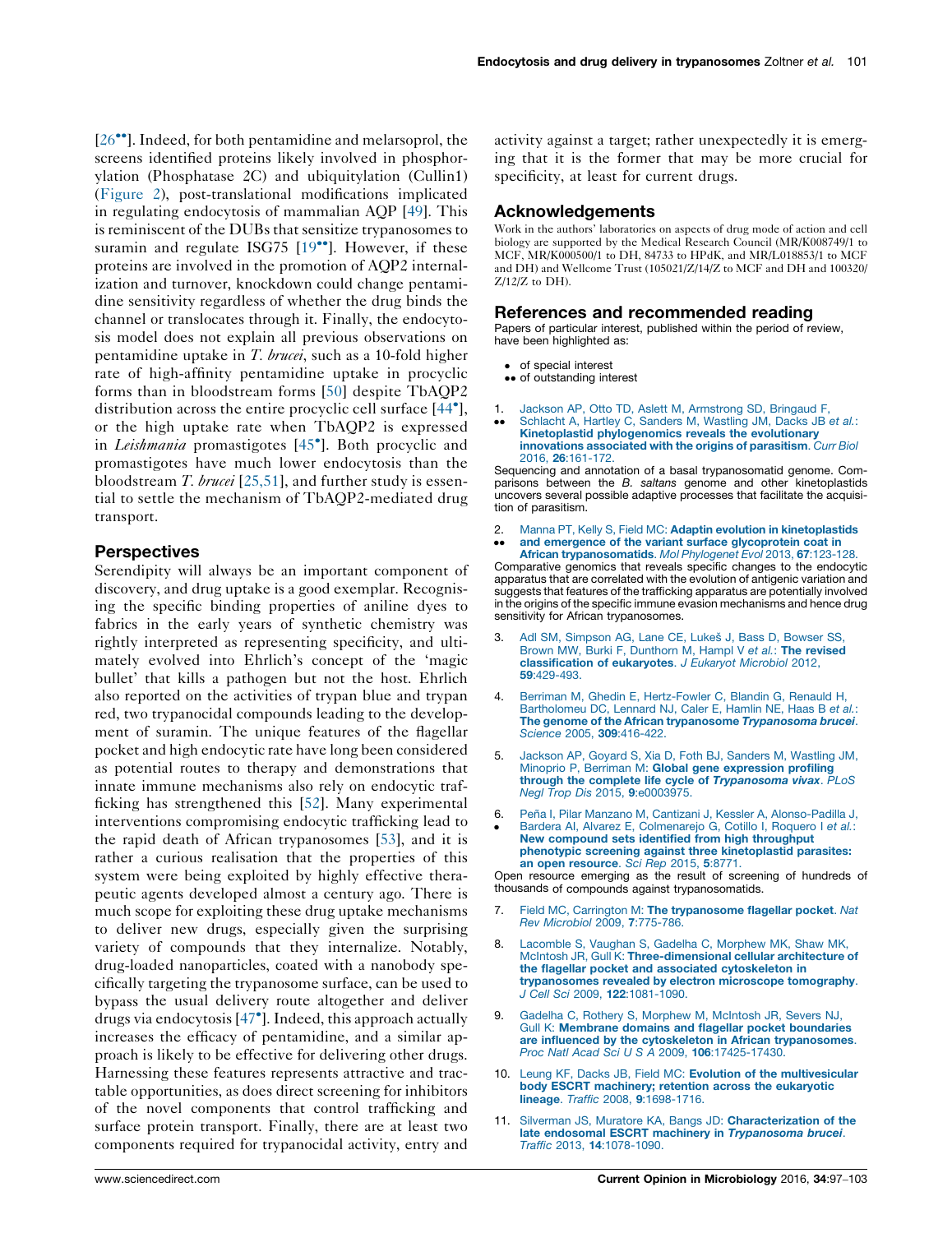<span id="page-5-0"></span>12. Manna PT, [Gadelha](http://refhub.elsevier.com/S1369-5274(16)30122-9/sbref0060) C, Puttick AE, Field MC: ENTH and ANTH  $\bullet$ domain proteins participate in [AP2-independent](http://refhub.elsevier.com/S1369-5274(16)30122-9/sbref0060) clathrinmediated [endocytosis](http://refhub.elsevier.com/S1369-5274(16)30122-9/sbref0060). J Cell Sci 2015, 128:2130-2142.

Expands the list of likely novel proteins involved in endocytosis in trypanosomes, and indicates the presence of novel molecular mechanisms.

- 13. Gadelha C, Zhang W, [Chamberlain](http://refhub.elsevier.com/S1369-5274(16)30122-9/sbref0065) JW, Chait BT, Wickstead B,
- $\bullet$ Field MC: [Architecture](http://refhub.elsevier.com/S1369-5274(16)30122-9/sbref0065) of a host–parasite interface: complex targeting [mechanisms](http://refhub.elsevier.com/S1369-5274(16)30122-9/sbref0065) revealed through proteomics. Mol Cell Proteomics 2015, 14[:1911-1926.](http://refhub.elsevier.com/S1369-5274(16)30122-9/sbref0065)

Described a much expanded set of surface proteins for African trypanosomes, as well as demonstrated the presence of microdomains and the high level of diversity of the surface proteome.

- 14. [Shimogawa](http://refhub.elsevier.com/S1369-5274(16)30122-9/sbref0070) MM, Saada EA, Vashisht AA, Barshop WD, [Wohlschlegel](http://refhub.elsevier.com/S1369-5274(16)30122-9/sbref0070) JA, Hill KL: Cell surface proteomics provides insight into [stage-specific](http://refhub.elsevier.com/S1369-5274(16)30122-9/sbref0070) remodeling of the host–parasite interface in [Trypanosoma](http://refhub.elsevier.com/S1369-5274(16)30122-9/sbref0070) brucei. Mol Cell Proteomics 2015, 14[:1977-1988.](http://refhub.elsevier.com/S1369-5274(16)30122-9/sbref0070)
- 15. Doherty GJ, McMahon HT: [Mechanisms](http://refhub.elsevier.com/S1369-5274(16)30122-9/sbref0075) of endocytosis. Annu Rev Biochem 2009, 78[:857-902.](http://refhub.elsevier.com/S1369-5274(16)30122-9/sbref0075)
- 16. Manna PT, Boehm C, Leung KF, [Natesan](http://refhub.elsevier.com/S1369-5274(16)30122-9/sbref0080) SK, Field MC: Life and **times: synthesis, [trafficking,](http://refhub.elsevier.com/S1369-5274(16)30122-9/sbref0080) and evolution of VSG**. *Trends*<br>*Parasitol 2014, 3*0[:251-258.](http://refhub.elsevier.com/S1369-5274(16)30122-9/sbref0080)
- 17. Manna PT, Field MC: [Phosphoinositides,](http://refhub.elsevier.com/S1369-5274(16)30122-9/sbref0085) kinases and adaptors coordinating endocytosis in [Trypanosoma](http://refhub.elsevier.com/S1369-5274(16)30122-9/sbref0085) brucei. Commun Integr Biol 2016, 8[:e1082691.](http://refhub.elsevier.com/S1369-5274(16)30122-9/sbref0085)
- 18. Adung'a VO, Gadelha C, Field MC: [Proteomic](http://refhub.elsevier.com/S1369-5274(16)30122-9/sbref0090) analysis of clathrin interactions in [trypanosomes](http://refhub.elsevier.com/S1369-5274(16)30122-9/sbref0090) reveals dynamic evolution of [endocytosis](http://refhub.elsevier.com/S1369-5274(16)30122-9/sbref0090). Traffic 2013, 14:440-457.
- 19. Zoltner M, Leung KF, Alsford S, Horn D, Field MC: [Modulation](http://refhub.elsevier.com/S1369-5274(16)30122-9/sbref0095) of the surface proteome through multiple [ubiquitylation](http://refhub.elsevier.com/S1369-5274(16)30122-9/sbref0095)
- $\bullet\bullet$ pathways in African [Trypanosomes](http://refhub.elsevier.com/S1369-5274(16)30122-9/sbref0095). PLoS Pathog 2015, 11[:e1005236.](http://refhub.elsevier.com/S1369-5274(16)30122-9/sbref0095)

Demonstration of the presence of two pathways required for sensitivity to suramin in trypanosomes, both of which rely on intracellular transport. The first route involves uptake, mediated by invariant surface glycoproteins and the second is required for delivery of lysosomal proteins to their destination.

- 20. Tomavo S: [Evolutionary](http://refhub.elsevier.com/S1369-5274(16)30122-9/sbref0100) repurposing of endosomal systems for apical organelle biogenesis in [Toxoplasma](http://refhub.elsevier.com/S1369-5274(16)30122-9/sbref0100) gondii. Int J Parasitol 2014, 44[:133-138.](http://refhub.elsevier.com/S1369-5274(16)30122-9/sbref0100)
- 21. Sangaré LO, Alayi TD, [Westermann](http://refhub.elsevier.com/S1369-5274(16)30122-9/sbref0105) B, Hovasse A,
- $\bullet$ [Sindikubwabo](http://refhub.elsevier.com/S1369-5274(16)30122-9/sbref0105) F, Callebaut I, Werkmeister E, Lafont F,<br>Slomianny C, Hakimi MA e*t al.*: **[Unconventional](http://refhub.elsevier.com/S1369-5274(16)30122-9/sbref0105) endosome-like** [compartment](http://refhub.elsevier.com/S1369-5274(16)30122-9/sbref0105) and retromer complex in Toxoplasma gondii **govern parasite integrity and host [infection](http://refhub.elsevier.com/S1369-5274(16)30122-9/sbref0105)**. *Nat Commun* 2016,<br>**7**[:11191.](http://refhub.elsevier.com/S1369-5274(16)30122-9/sbref0105)

Evidence for repurposing of compartments and trafficking routes in parasites — a superb example of the connections between selective pressures and modulation of intracellular functions.

- 22. Bassarak B, Uzcátegui NL, Schönfeld C, Duszenko M: [Functional](http://refhub.elsevier.com/S1369-5274(16)30122-9/sbref0110) characterization of three [aquaglyceroporins](http://refhub.elsevier.com/S1369-5274(16)30122-9/sbref0110) from Trypanosoma brucei in [osmoregulation](http://refhub.elsevier.com/S1369-5274(16)30122-9/sbref0110) and glycerol [transport](http://refhub.elsevier.com/S1369-5274(16)30122-9/sbref0110). Cell Physiol Biochem 2011, 27:411-420.
- 23. Travis AS: Models for [biological](http://refhub.elsevier.com/S1369-5274(16)30122-9/sbref0115) research: the theory and [practice](http://refhub.elsevier.com/S1369-5274(16)30122-9/sbref0115) of Paul Ehrlich. History Philos Life Sci 2008, 30:79-97.
- 24. Steverding D: The [development](http://refhub.elsevier.com/S1369-5274(16)30122-9/sbref0120) of drugs for treatment of sleeping [sickness:](http://refhub.elsevier.com/S1369-5274(16)30122-9/sbref0120) a historical review. Parasit Vectors 2010, 3[:15.](http://refhub.elsevier.com/S1369-5274(16)30122-9/sbref0120)
- 25. Pal A, Hall BS, Field MC: Evidence for a [non-LDL-mediated](http://refhub.elsevier.com/S1369-5274(16)30122-9/sbref0125) entry route for the trypanocidal drug suramin in *[Trypanosoma](http://refhub.elsevier.com/S1369-5274(16)30122-9/sbref0125)*<br>*brucei. Mol Biochem Parasitol* 2002, 1**22**[:217-221.](http://refhub.elsevier.com/S1369-5274(16)30122-9/sbref0125)
- 26. Alsford S, Eckert S, Baker N, Glover L, [Sanchez-Flores](http://refhub.elsevier.com/S1369-5274(16)30122-9/sbref0130) A,
- $\bullet$  $\bullet$ Leung KF, Turner DJ, Field MC, [Berriman](http://refhub.elsevier.com/S1369-5274(16)30122-9/sbref0130) M, Horn D: Highthroughput decoding of [antitrypanosomal](http://refhub.elsevier.com/S1369-5274(16)30122-9/sbref0130) drug efficacy and [resistance](http://refhub.elsevier.com/S1369-5274(16)30122-9/sbref0130). Nature 2012, 482:232-236.

Genetic screens revealed networks of proteins, including endocytic components, involved in drug uptake in trypanosomes.

27. Peck RF, Shiflett AM, [Schwartz](http://refhub.elsevier.com/S1369-5274(16)30122-9/sbref0135) KJ, McCann A, Hajduk SL, Bangs JD: The [LAMP-like](http://refhub.elsevier.com/S1369-5274(16)30122-9/sbref0135) protein p67 plays an essential role in the lysosome of African [trypanosomes](http://refhub.elsevier.com/S1369-5274(16)30122-9/sbref0135). Mol Microbiol 2008, 68[:933-946.](http://refhub.elsevier.com/S1369-5274(16)30122-9/sbref0135)

- 28. Leung KF, Riley FS, Carrington M, Field MC: [Ubiquitylation](http://refhub.elsevier.com/S1369-5274(16)30122-9/sbref0140) and [developmental](http://refhub.elsevier.com/S1369-5274(16)30122-9/sbref0140) regulation of invariant surface protein expression in [trypanosomes](http://refhub.elsevier.com/S1369-5274(16)30122-9/sbref0140). Eukaryot Cell 2011, 10:916-931.
- 29. [Vansterkenburg](http://refhub.elsevier.com/S1369-5274(16)30122-9/sbref0145) EL, Coppens I, Wilting J, Bos OJ, Fischer MJ, Janssen LH, Opperdoes FR: The uptake of the [trypanocidal](http://refhub.elsevier.com/S1369-5274(16)30122-9/sbref0145) drug suramin in [combination](http://refhub.elsevier.com/S1369-5274(16)30122-9/sbref0145) with low-density lipoproteins by [Trypanosoma](http://refhub.elsevier.com/S1369-5274(16)30122-9/sbref0145) brucei and its possible mode of action. Acta Trop 1993, 54[:237-250.](http://refhub.elsevier.com/S1369-5274(16)30122-9/sbref0145)
- 30. Alsford S, Field MC, Horn D: [Receptor-mediated](http://refhub.elsevier.com/S1369-5274(16)30122-9/sbref0150) endocytosis for drug delivery in African [trypanosomes:](http://refhub.elsevier.com/S1369-5274(16)30122-9/sbref0150) fulfilling Paul Ehrlich's vision of [chemotherapy](http://refhub.elsevier.com/S1369-5274(16)30122-9/sbref0150). Trends Parasitol 2013, 29[:207-212.](http://refhub.elsevier.com/S1369-5274(16)30122-9/sbref0150)
- 31. Alsford S, Currier RB, Guerra-Assunção JA, [Clark](http://refhub.elsevier.com/S1369-5274(16)30122-9/sbref0155) TG, Horn D: -Cathepsin-L can resist lysis by human serum in [Trypanosoma](http://refhub.elsevier.com/S1369-5274(16)30122-9/sbref0155) brucei brucei. PLoS Pathog 2014, 15[:e1004130.](http://refhub.elsevier.com/S1369-5274(16)30122-9/sbref0155)

Reveals lysosomal protein–protein interactions determining sensitivity to human serum trypanolytic factors and highlights the importance of lysosomal proteases for toxin delivery and stability in African trypanosomes.

- 32. Wu K, [Chong](http://refhub.elsevier.com/S1369-5274(16)30122-9/sbref0160) RA, Yu Q, Bai J, Spratt DE, Ching K, Lee C, Miao H, Tappin I, Hurwitz J et al.: Suramin inhibits [cullin-RING](http://refhub.elsevier.com/S1369-5274(16)30122-9/sbref0160) E3 ubiquitin ligases. Proc Natl Acad Sci U S A 2016, 113[:2011-2018.](http://refhub.elsevier.com/S1369-5274(16)30122-9/sbref0160)
- 33. Salvador GH, Dreyer TR, [Cavalcante](http://refhub.elsevier.com/S1369-5274(16)30122-9/sbref0165) WL, Matioli FF, Dos Santos JI, [Velazquez-Campoy](http://refhub.elsevier.com/S1369-5274(16)30122-9/sbref0165) A, Gallacci M, Fontes MR: Structural and functional evidence for [membrane](http://refhub.elsevier.com/S1369-5274(16)30122-9/sbref0165) docking and disruption sites on [phospholipase](http://refhub.elsevier.com/S1369-5274(16)30122-9/sbref0165) A2-like proteins revealed by [complexation](http://refhub.elsevier.com/S1369-5274(16)30122-9/sbref0165) with the inhibitor suramin. Acta Crystallogr D Biol Crystallogr 2015, 71[:2066-2078.](http://refhub.elsevier.com/S1369-5274(16)30122-9/sbref0165)
- 34. [Opoku-Temeng](http://refhub.elsevier.com/S1369-5274(16)30122-9/sbref0170) C, Sintim HO: Potent inhibition of cyclic diadenylate [monophosphate](http://refhub.elsevier.com/S1369-5274(16)30122-9/sbref0170) cyclase by the antiparasitic drug, suramin. Chem Commun (Camb) 2016, 52[:3754-3757.](http://refhub.elsevier.com/S1369-5274(16)30122-9/sbref0170)
- 35. Morgan HP, McNae IW, [Nowicki](http://refhub.elsevier.com/S1369-5274(16)30122-9/sbref0175) MW, Zhong W, Michels PA, Auld DS, [Fothergill-Gilmore](http://refhub.elsevier.com/S1369-5274(16)30122-9/sbref0175) LA, Walkinshaw MD: The [trypanocidal](http://refhub.elsevier.com/S1369-5274(16)30122-9/sbref0175) drug suramin and other trypan blue mimetics are inhibitors of pyruvate kinases and bind to the [adenosine](http://refhub.elsevier.com/S1369-5274(16)30122-9/sbref0175) site.<br>J Biol Chem 2011, 286[:31232-31240.](http://refhub.elsevier.com/S1369-5274(16)30122-9/sbref0175)
- 36. Munday JC, Settimo L, De Koning HP: [Transport](http://refhub.elsevier.com/S1369-5274(16)30122-9/sbref0180) proteins determine drug sensitivity and [resistance](http://refhub.elsevier.com/S1369-5274(16)30122-9/sbref0180) in a protozoan parasite, [Trypanosoma](http://refhub.elsevier.com/S1369-5274(16)30122-9/sbref0180) brucei. Frontiers Pharmacol 2015, 6:32.
- 37. Baker N, De Koning HP, Mäser P, Horn D: Drug [resistance](http://refhub.elsevier.com/S1369-5274(16)30122-9/sbref0185) in African [trypanosomiasis:](http://refhub.elsevier.com/S1369-5274(16)30122-9/sbref0185) the melarsoprol and pentamidine story. Trends Parasitol 2013, 29[:110-118.](http://refhub.elsevier.com/S1369-5274(16)30122-9/sbref0185)
- 38. Mäser P, Sütterlin C, Kralli A, Kaminsky R: A [nucleoside](http://refhub.elsevier.com/S1369-5274(16)30122-9/sbref0190) transporter from [Trypanosoma](http://refhub.elsevier.com/S1369-5274(16)30122-9/sbref0190) brucei involved in drug [resistance](http://refhub.elsevier.com/S1369-5274(16)30122-9/sbref0190). Science 1999, 285:242-244.
- 39. Matovu E, Stewart M, Geiser F, Brun R, Mäser P, [Wallace](http://refhub.elsevier.com/S1369-5274(16)30122-9/sbref0195) LJM, [Burchmore](http://refhub.elsevier.com/S1369-5274(16)30122-9/sbref0195) RJ, Enyaru JCK, Barrett MP, Kaminsky R et al.: The [mechanisms](http://refhub.elsevier.com/S1369-5274(16)30122-9/sbref0195) of arsenical and diamidine uptake and resistance in [Trypanosoma](http://refhub.elsevier.com/S1369-5274(16)30122-9/sbref0195) brucei. Eukaryot Cell 2003, 2:1003-1008.
- 40. Matovu E, Geiser F, [Schneider](http://refhub.elsevier.com/S1369-5274(16)30122-9/sbref0200) V, Mäser P, Enyaru JC, Kaminsky R, Gallati S, Seebeck T: Genetic variants of the TbAT1 [adenosine](http://refhub.elsevier.com/S1369-5274(16)30122-9/sbref0200) transporter from African [trypanosomes](http://refhub.elsevier.com/S1369-5274(16)30122-9/sbref0200) in relapse infections following [melarsoprol](http://refhub.elsevier.com/S1369-5274(16)30122-9/sbref0200) therapy. Mol Biochem Parasitol 2001, 117[:73-81.](http://refhub.elsevier.com/S1369-5274(16)30122-9/sbref0200)
- 41. Graf FE, Ludin P, Arquint C, Schmidt RS, Schaub N, Kunz-Renggli C, Munday JC, Krezdorn J, Baker N, Horn D et al. Comparative genomics of drug resistance of the sleeping sickness parasite Trypanosoma brucei rhodesiense. Cell Mol Life Sci 2016 <http://dx.doi.org/10.1007/s00018-016-2173-6>.
- 42. Munday JC, Tagoe DNA, Eze AA, [Krezdorn](http://refhub.elsevier.com/S1369-5274(16)30122-9/sbref0210) JA, Rojas López KE,<br>Alkhaldi AAM, [McDonald](http://refhub.elsevier.com/S1369-5274(16)30122-9/sbref0210) F, Still J, Alzahrani KJ, Settimo L et al.: Functional analysis of drug [resistance-1](http://refhub.elsevier.com/S1369-5274(16)30122-9/sbref0210) associated mutations in the [Trypanosoma](http://refhub.elsevier.com/S1369-5274(16)30122-9/sbref0210) brucei Adenosine Transporter 1 (TbAT1) and the proposal of a [structural](http://refhub.elsevier.com/S1369-5274(16)30122-9/sbref0210) model for the protein. Mol Microbiol 2015, 96[:887-900.](http://refhub.elsevier.com/S1369-5274(16)30122-9/sbref0210)
- 43. Bridges D, Gould MK, Nerima B, Mäser P, [Burchmore](http://refhub.elsevier.com/S1369-5274(16)30122-9/sbref0215) RJS, De Koning HP: Loss of the high affinity [pentamidine](http://refhub.elsevier.com/S1369-5274(16)30122-9/sbref0215) transporter is responsible for high levels of [cross-resistance](http://refhub.elsevier.com/S1369-5274(16)30122-9/sbref0215) between